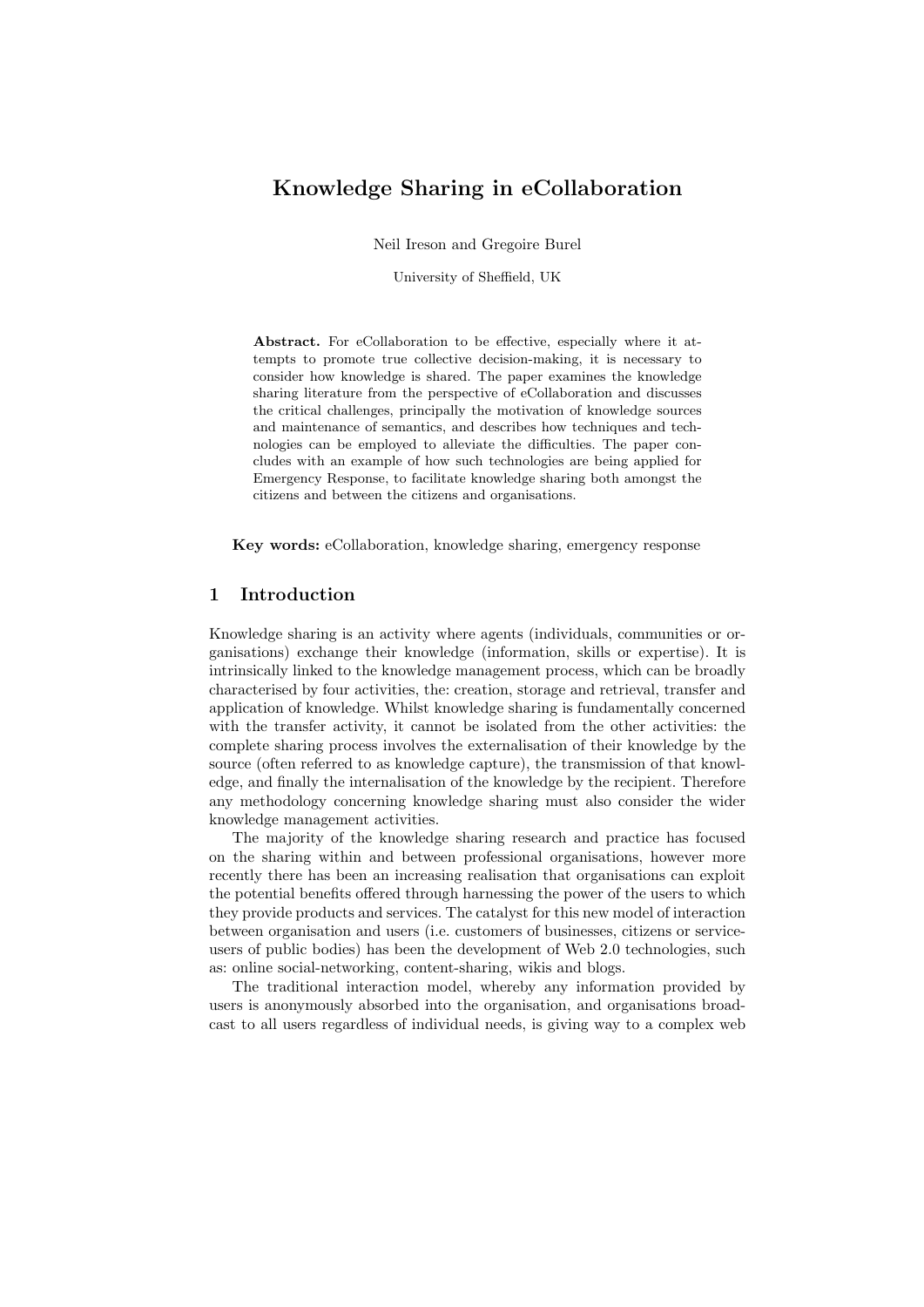of interactions, where information relevant to the organisation is communicated amongst individuals and groups, and between those individuals and groups and the organisation itself. The most common form of benefit to be derived from users is via user-feedback on the products/services provided by organisations, either as simple ratings or more qualitative assessment. However it is also possible that, rather than users just providing a reaction to the organisations activities, they can be pro-actively engage in the decision-making processes that determine how an organisation's activities are carried out. Users can act as information-gathers, determining the nature, extent and importance of issues and opportunities faced by the organisation. For example, The Ben  $\&$  Jerry's Facebook page<sup>1</sup> has nearly 1 million fans who have created new flavours, determined by interactive polls, Johnson & Johnson's set up the Baby Center<sup>2</sup>, the Webs number one global interactive parenting network, where they can engage their consumers and curate conversations to solicit information on given topics, and possibly most famously the use of collaborative technologies during the Obama presidential campaign [1].

In essence organisations utilising technology that makes it easy for likeminded individuals to connect and collaborate around the topics (both personal to professional) they care about. However there are inherent issues in ensuring that this more direct engagement of users satisfies both organisation and citizen requirements. Organisations require accurate, coherent, objective information, upon which to base their decision-making, however the subjective and conversational nature of citizens' input means: it can contain personal references; stated facts may be speculative, incomplete or simply incorrect; some citizens may even seek to provide deliberately misleading information; and, as organisations do not control the content of user communication, much of the information will not be of interest to the organisation. Therefore the organisations need to employ technologies to translate the copious quantities of unstructured conversational data into accurate, coherent, objective, structured information: in effect, to determine the signal from the noise. In addition, if organisations are to truly engage in a two-way dialogue with users then it is necessary for them to determine the information that is of interest to the users. To maintain an effective relationship with users, organisations should respect users' limited attention by minimising the amount of irrelevant information they communicated.

Organisations wishing to take advantage of their users are therefore forming a new model of knowledge; rather than explicitly being held within an organisation, knowledge is seen as a systemic property of people in "communities of practice", i.e. groups with shared interests who will benefit from collaboration and sharing knowledge. Information is not only held within formal documents and systems, but also in dialogues amongst groups of people. In this view, knowledge is both individual and collective, and it has crucial implications for an organisation's knowledge management practices. In this context, communities of practice gen-

<sup>&</sup>lt;sup>1</sup> http://www.facebook.com/benjerry Accessed  $14/12/09$ 

 $^{2}$  http://community.babycenter.com/ Accessed 14/12/09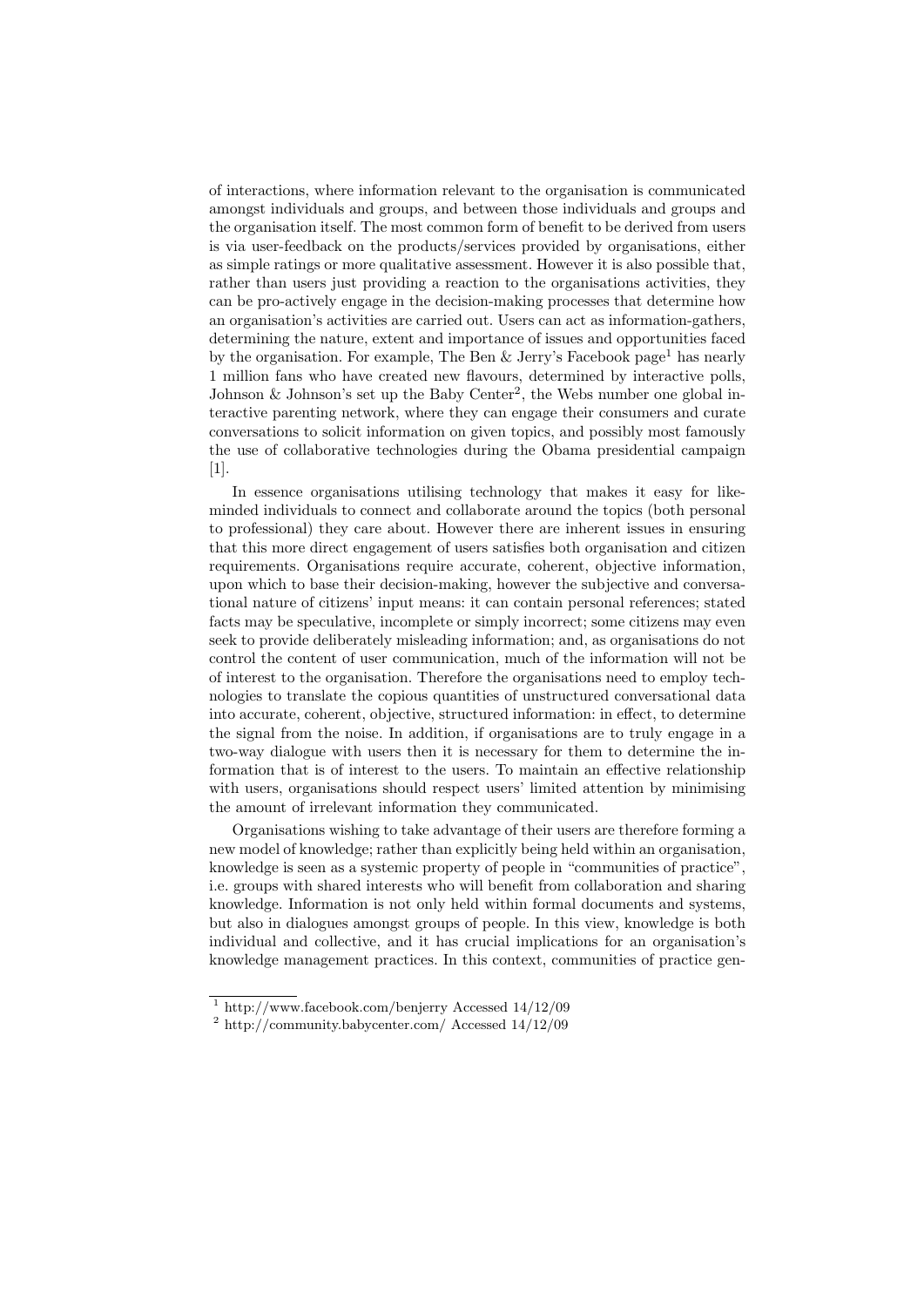erally, and knowledge-building communities specifically, form the arena for the creation and dissemination of knowledge.

The majority of the work which considers knowledge sharing in eGovernment does so from the perspective of either intra- or inter- organisational sharing, or how such technologies can improve the communication from organisations to citizens, Vitvar et al [2] provides a collection of recent work in these areas. The potential benefits which can be derived from the use of user-generated content in eGovernment has been recognised [3, 4], however the work neither systematically considered the issues in terms of the knowledge sharing literature nor implements and evaluates the suggested solutions.

### 2 Knowledge Sharing Context

In order to develop the correct knowledge sharing methodology, and technologies, to apply in a given scenario it is necessary to consider the application context. In eCollaboration, as the requirements upon the degree of engagement increase: from information gathering through consultation to systems which attempt to promote true collaboration and collective decision-making, the challenges upon efficacious knowledge sharing will increase. In Cummings' extensive survey of the literature on knowledge sharing [5] he identifies five primary contexts that can affect knowledge sharing, these are:

- Relational the relationship between the source and the recipient, i.e. their distance in: physical, social, cultural, educational, etc. terms.
- **Knowledge** assessed accordingly to: **explicitness**, i.e. the extent to which knowledge is able to be expressed, codified and transmitted through in formal language; and *embeddedness*, i.e. the extent to which it is possible to isolate the package of knowledge to be shared, or whether that knowledge is embedded within the source (people, products, tools, routines, etc.).
- Recipient ability of to successful receive and internalise the shared knowledge, determine by their: motivation, learning capacities, intent, knowledge experience, collaborative experience, retentive capacity and culture.
- **Source** the sources knowledge-sharing capability, i.e. the ability to explicitly communicate credible and comprehensible knowledge.
- $-$  **Environmental** the broader environment in which the sharing occurs, which has a vicarious effect upon the impact of the other contexts.

Applications which facilitate eCollaboration are fundamentally focused on exploiting the ability to share knowledge between organisations and their community of users, as well as within the community of users. As the target community expands and users become more diverse, the relational context of the sources and recipients weakens. The complexity of the knowledge will vary according to the degree to which the user is allowed, and expected, to express their mind: from simple ratings provided in petitions through questionnaires to open dialogues where users can freely express their thoughts, feelings, experience and opinions. Where knowledge is contained within such conversational data it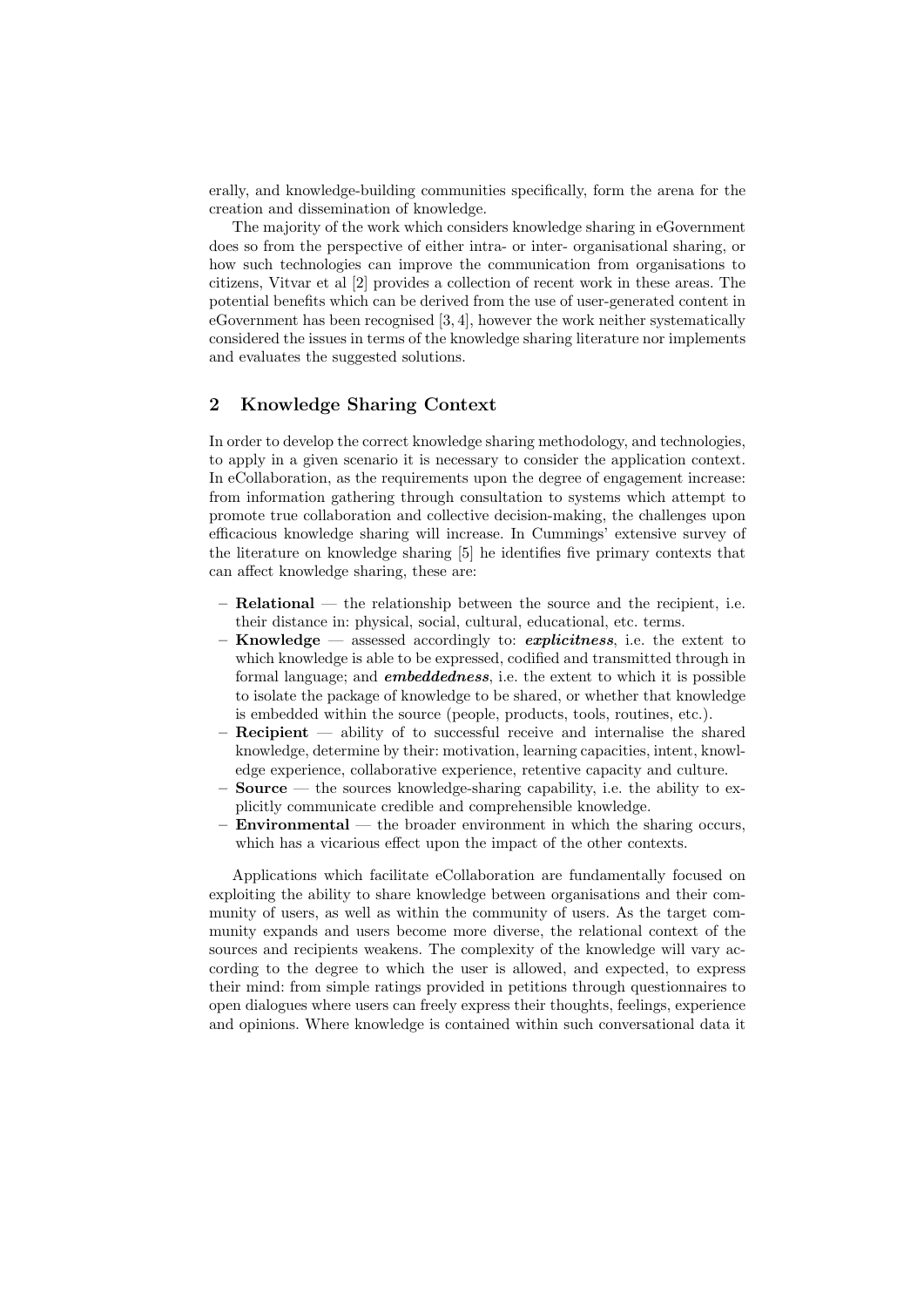is necessary to consider the extent to which the knowledge is embedded within the dialogue, in order to ensure that it is shared as an interpretable package. It should also be noted that when packaging (codifying) the knowledge it is possible to over codify the knowledge, for example if imperfection in the knowledge exist at the source this should not be hidden by codification. Also there may be a trade-off between the recipients ability to consider knowledge in its fully codified form and their need for timely knowledge, this is particularly likely if the recipients context is such that they have limited resources to spend on sharing activities.

### 3 Motivation for Knowledge Sharing

To develop a effective knowledge sharing system it is essential to consider the motivation of the users to share their knowledge. In fact, a user-centred design philosophy may argue that unless the technology employed fosters users' motivations, or at least does not actively hinder them, it is unlikely to function effectively. Broadly there are two types of motivation: intrinsic (self-oriented motives) — self expression, personal development, utilitarian motives, economic motives and knowledge efficacy; and extrinsic (external-oriented motives): social affiliation, enhance reputation, social ranking, competition, reciprocity, expected economic and organisational rewards.

There are a myriad of factors, both personal traits and the characteristics of the task, which influence any individual's motivations to act, and a single individual's motivations will vary over time. Studies into group dynamics tend to indicate that each member of the group takes into account what others are doing [6], and have done [7], before deciding to act (i.e. they are extrinsically motivate). Although other research argues that rational actors will contribute if their efforts are cost-effective, that is, if they know (or think they know) they can "make a difference", then they will contribute regardless of others in the group [8]. This self-efficacy, or belief that one's actions have an effect, does seem to motivate sharing in online environments [9, 10] and has been indicated as an important factor to consider in the decision to participate in a democratic process [11]. Although there will not be a single type of motivation for all users of an eCollaboration system, in organisations there is an expectation of some extrinsic reward for any knowledge shared, whilst in community-based systems, incentives become less significant thus the intrinsic motivation to participate and share knowledge becomes more important [12].

### 4 Knowledge Sharing in a Community of Practice

As was stated in the introduction, eCollaboration is primarily concerned with facilitating knowledge sharing in Communities of Practice (CoP), where a CoP can be characterised as an informal network of individuals who share a common set of information needs or problems. The challenge is to support such communities and make them effective; provided them with knowledge management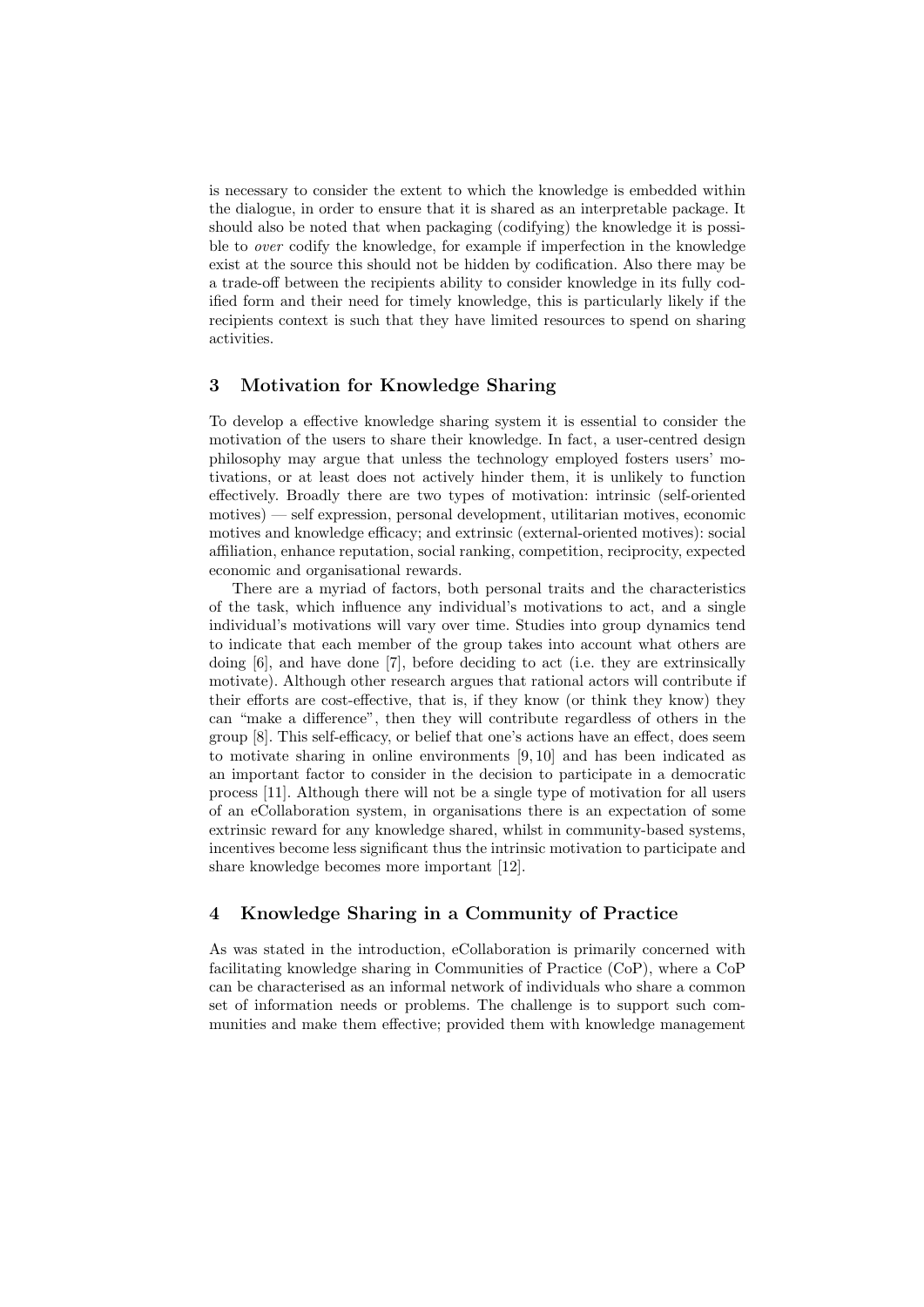tools to allow more natural, intuitive and efficacious access to knowledge. In order to consider the systematic factors which influence knowledge generation and sharing in CoP, the C4P framework is adopted[13]. This posits that knowledge is generated and shared when there is purposeful conversation around content in context. C4P is shorthand for content, conversation, connections, (information) context, and purpose. These elements comprise a non-linear system that occurs in a CoP. It is assumed that the more these elements are present in any community, the more likely and effective the knowledge generation and sharing will be. The following sections will provide a critical assessment the C4P elements, in terms of how they impact upon a knowledge-sharing community. This allows the focusing of context and motivation factors towards more pragmatic considerations of an eCollaboration system.

#### 4.1 Content

Content, i.e. the contributed information: text, images, videos, etc, satisfies a number of purposes in a CoP, it: is an explicit container for the information (and knowledge) available; is an asset to attract member by providing immediate value; defines, implicitly, the domain of interest; and provides the basis for conversations. Whilst it is desirable to build a system which solicits members to provide content, quality and not quantity is the key measure, i.e. content must be relevant, accurate and coherent. Certain extrinsic rewards, such as: social interaction ties, reciprocity and identification, increase an individual's quantity of shared knowledge but not necessarily its quality [14], and in fact may have a negative impact [15].

The generation of quality content is one of the fundamental challenges of eCollaboration, and is obviously a prerequisite to having effective knowledge sharing. It is generally the case that the minority of community members provide the majority of content, for example in Wikipedia 2.5% of registered users contributed 80% of all the content [16]. There have been numerous studies into how to motivate quality content contributions, including those specific to online communities. Whilst the research does not result in a clear "best practice" list of techniques to employ in all circumstances, the most important factors are generally given as: age, socio-economic status, gender, proficiency and familiarity [17]. It is therefore necessary to consider the nature of the users to determine the likely interaction with the system the users will exhibit, in order to maximise the quality of their contribution.

Research shows that one of the key ways to stimulate content contribution is to receive feedback (i.e. replies, reviews, ranking), however it also points out that feedback is more likely if the contributor is engaged with the community [18, 19], this leads to difficulties in soliciting contributions from newcomers. It is therefore beneficial, especially for newcomers, that knowledge capture services guide uses to generate messages which are more likely to stimulate feedback, i.e. ones which are short, on-topic, asking questions and using less complex language. In addition it is advisable for newcomers to introducing themselves to the community via autobiographical testimonials [18]. Newcomers are also unwilling to contribute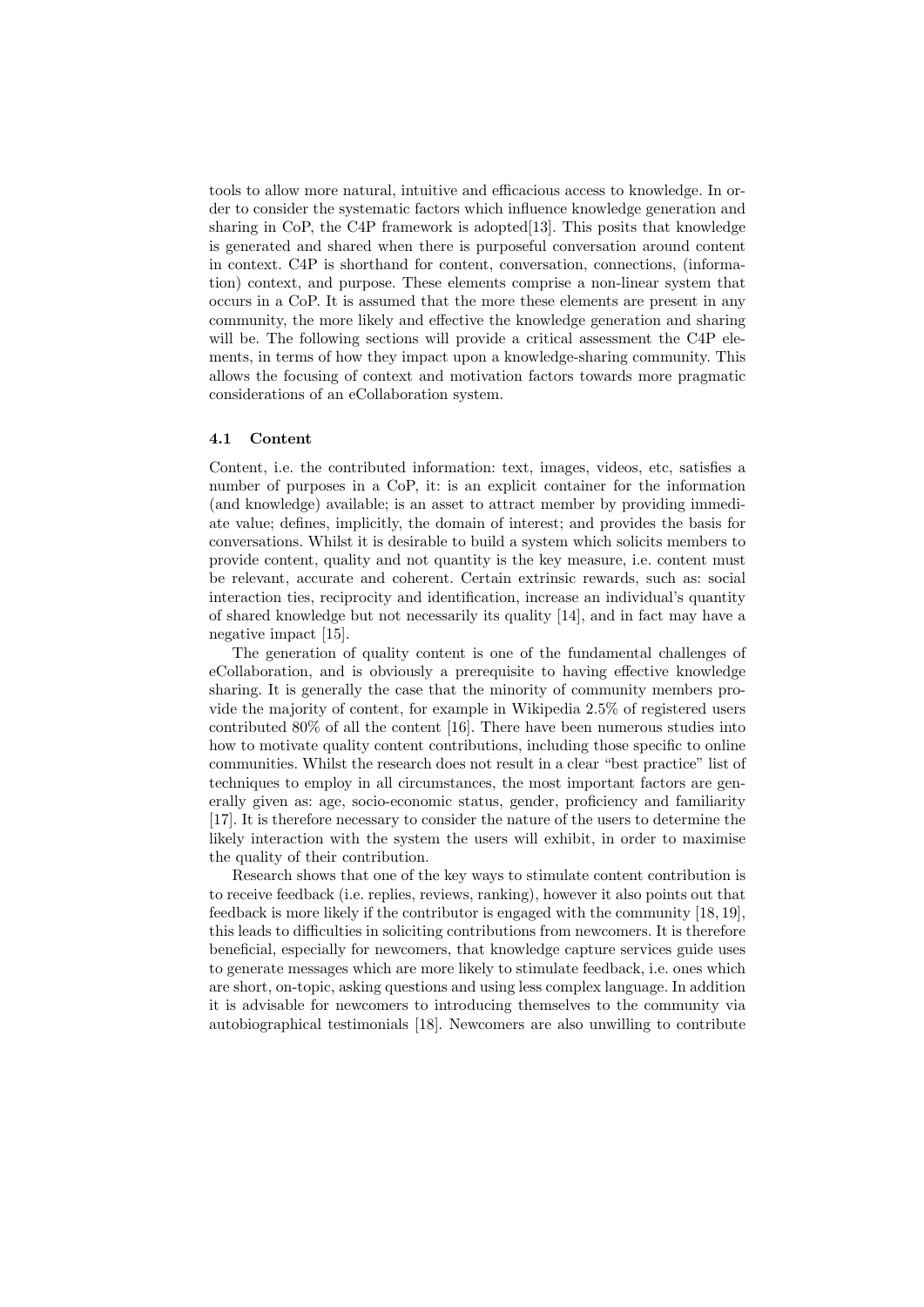if the do not fully understand how to use the technology [19], therefore the system should be simple to learn and use, it is also necessary to ensure suitable access is provided, as people can choose (perceived) ease of access over content quantity/quality when selecting an information source [20].

#### 4.2 Conversation

The conversations in the system are the primary means by which knowledge is shared. Where conversation which is focused on a piece of quality content is likely to build upon the knowledge embedded with it, and as long as the content is relevant to the CoP purpose the conversation is likely to be as well. If there is a strong and clear sense of shared purpose then it becomes more likely that everyone involved understands that the goal of every conversation is to support that purpose, and not change the topic or thread. The challenge is to provide such focused conversations that draw out meaningful knowledge (signal), rather than aimless chat (noise). However not all conversation will be directly toward the purpose of the CoP, and therefore it may be necessary for organisations to guide them, for example by asking for clarification or providing further information about of points of interest. Providing such feedback, including even being given specific and challenging goals, has been shown to stimulate individuals contribution [17].

To facilitate sharing it is necessary to provide support for the nature of online conversation. The individual needs to maintain continuity and comprehension of the flow of a conversation even when it is disjointed. Generally this is achieved by archiving the conversion threads (as with forums and blogs), however when revisiting conversations users' comprehension is aided by allowing the focusing on specific user (or group of users), time or spatially related input.

#### 4.3 Connections

Connections (which can be seen as a strong relational context) foster the development of trust and common goals. Whilst previous work which suggests that developing such connections requires rich interpersonal interactions and a shared history [21], recent studies have shown that even with impersonal sharing processes users perceived their actions as being a social act [15]. Individuals may be willing to share their personal knowledge due to strong feelings toward the virtual community, without necessarily trusting other members in the virtual community [14]. Therefore, rather than connections amongst individuals, it is the connection to the community as a whole which may be just as influential on the motivation to share knowledge.

In addition whilst connections build trust, trust does not necessarily impact upon of knowledge sharing, it is arguable that trust is not crucial unless individuals have a degree of risk (possible cost) in sharing knowledge. One cost which can cause a hesitation to contribute is the fear of criticism, or of misleading the community members (not being sure that their contributions are important, or completely accurate, or relevant to a specific discussion), therefore members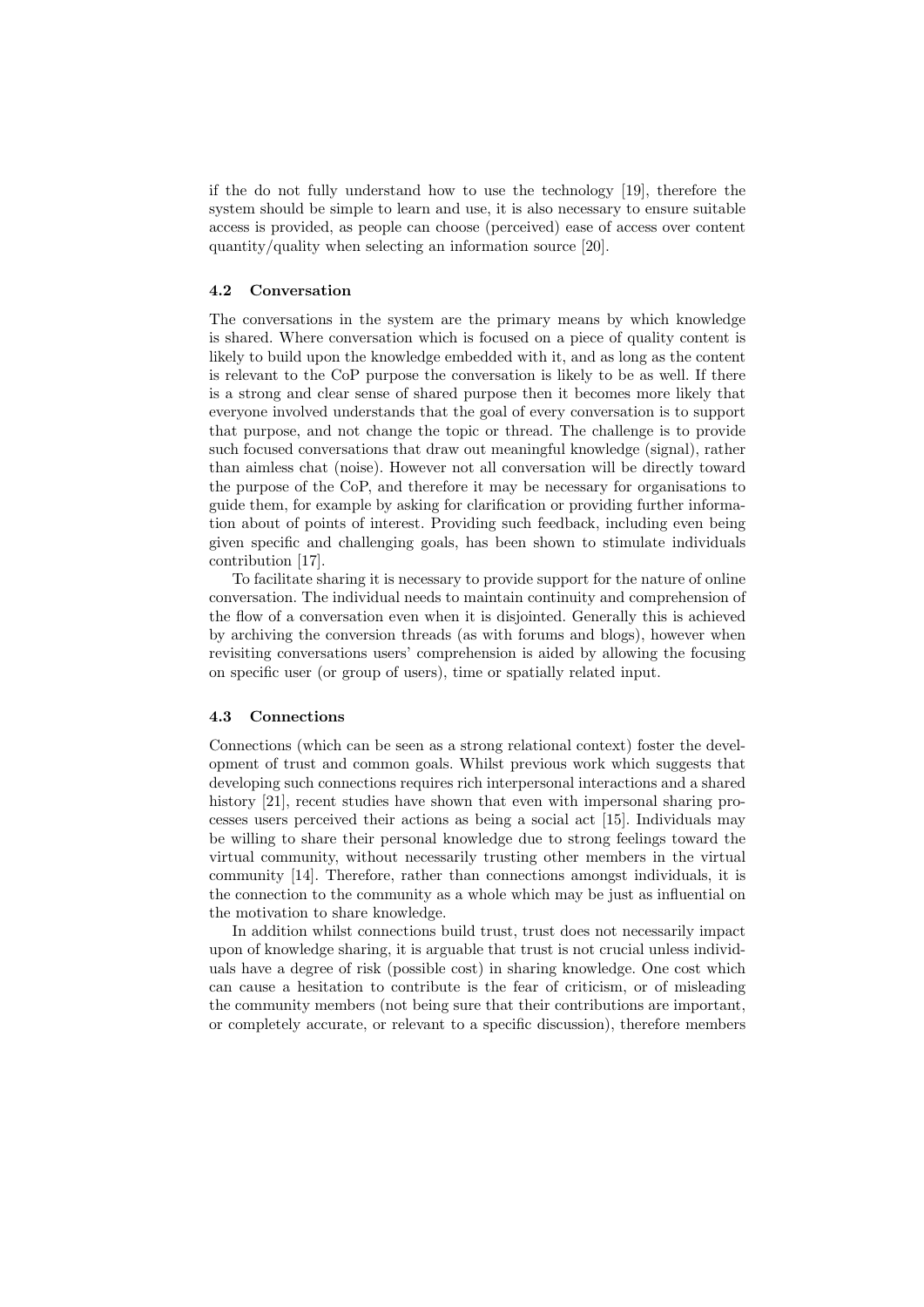must feel safe from personal attack [22], which can be provided by moderation, either by an assigned moderator or by the community as a whole.

#### 4.4 Information Context

Information context is the who, what, where, when, why, and how that facilitates the interpretation of the knowledge by the recipient and thus enables them to determine the relative merits of the knowledge to them and their situation, and eases its internalisation and reuse. It should also be emphasised that knowledge sharing is not content sharing, rather it is the ability to share the knowledge embedded within content which the technology aims to facilitate. If the context of the information within the content is relatively explicit, or the sender and receiver share a conceptual understanding of the content, then sharing the content may be sufficient to also share its embedded knowledge. However if this is not the case addition information (context) must also be provided with the content. It can consist of information about the knowledge provider, or the knowledge itself, e.g. links to related material and previous uses of the knowledge.

#### 4.5 Purpose

It could be said that the shared purpose of a CoP is its defining characteristic, and that the community content, conversations, connections and context are both guided by and defined by its purpose. The community may well have some explicitly stated purpose (or vision) and ideally it's actual purpose, the one defined by the communities members and their actions and interactions, will be congruent with that: as a shared purpose is seen to promote quality sharing, and also reduce the quantity of off-topic exchanges [14]. The a key to the success of knowledge sharing in a CoP is that personal purpose should match the group purpose [23]. One of the main determinants of both quantity and quality of knowledge sharing appears to be the expectations of successful communityrelated goals [9], however if these conflict with an individual's personal goals then that can have a negative impact upon the quantity of knowledge sharing [14].

# 5 Technological Support for Knowledge Sharing

An organisation's need for knowledge management and sharing tools that foster collaboration becomes even more important when the required information is outside of organisations: within the wider community. Knowledge tools can enable or reduce the time taken in searching, browsing and interpreting documents to find out how they are related to one another and thus locate the similarities and differences among pieces of information. Exposing the implicit information structures can allow otherwise isolated information to be placed into a meaningful context and thus help users manage information (and knowledge) more efficiently. The recent technologies employed to facilitate knowledge sharing in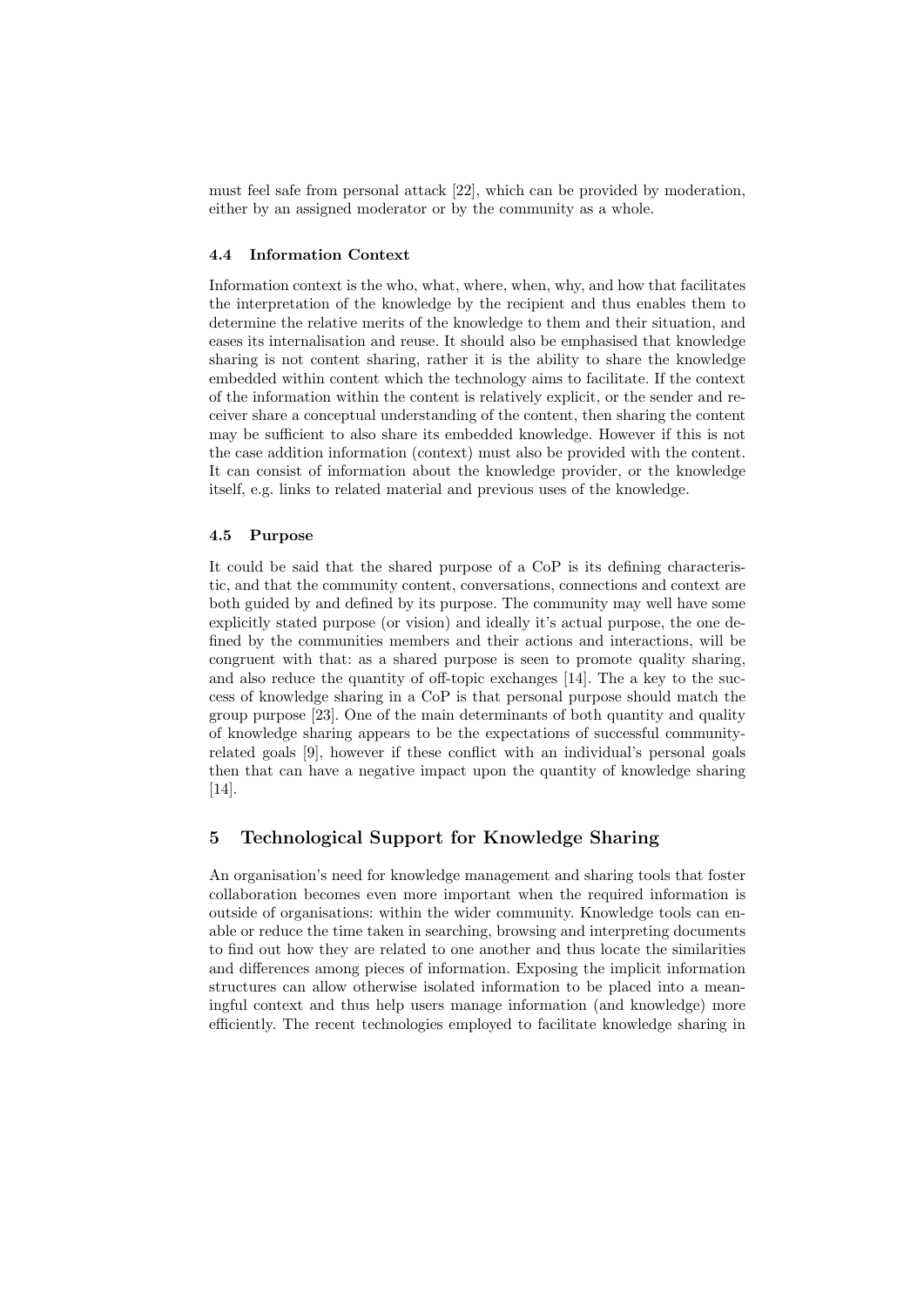eCollaboration can be broadly encapsulated by the Web 2.0 technologies, that is, those technologies used by: forums, blogs, new feeds, wikis, etc. This section considers how such technologies are employed to aid the knowledge sharing activity and how incorporating Semantic Web technologies (sometimes termed Web 3.0) can be used to further enhance the effectiveness of Web 2.0 technologies for knowledge sharing.

Web 2.0 technologies primarily improve knowledge sharing by: lowering temporal and spatial barriers between the knowledge source and recipient; providing some degree of dialogue management between a potential multitude of sources and recipients; and improving access to information, i.e. easing the storage, retrieval and transfer of knowledge artefacts, i.e. the documents (notes, emails, images, etc.) which implicitly or explicitly contain the knowledge. However simply providing the ability for this interaction to take place has limited value if it ignores when and how the quality of knowledge sharing will be enhanced [23]. Whilst Web 2.0 technologies can aid communities in the construction of a collaborative information pool, the information it contains can be of varying quality and have multifarious expressions. This leads to difficulties when attempting to share the knowledge and develop a collective understanding, especially when the community is made up from diverse individuals, with different: cultural backgrounds, education, experience, expertise, etc. where there is an increased likelihood of a variety of expressions and terminology which require some degree of tacit knowledge to interpret the meaning.

In terms of the C4P framework discussed above Web 2.0 technologies readily enhance the ability to: store, retrieve and transfer content; facilitate conversation between temporally and spatially disparate groups of individuals; and managed the network of links between connected individuals. However they do not inherently provide means to store, retrieve and transfer the context of the information, and without this such technologies provide means for information exchange and social interaction leading to content rather than knowledge sharing. In order for knowledge sharing to take place, and the community to develop a collective understanding, the technologies should also provide a means for the knowledge, which resides in its member and is implicit in the content they share, to be made explicit, to ensure that the intended meaning (semantics) of the knowledge is maintained. Existing solutions to this problem can be classified into three main approaches [24]: internalisation, socialisation and externalisation.

With internalisation approaches the shared information context is contained within the community dialogues: held in the blogs, mailing lists, bulletin boards, discussion forums, etc. This presumes that the information context is expressed by community members, which requires a community motivated towards question answering. Relying on such approaches means there is no structure or standard in how the information context is expressed and thus retrieval of the context is potential difficult and arduous, thus useful knowledge can easily be lost. The socialisation approach aims at supporting the sharing of knowledge through linking of individuals likely to share an understanding. Thus, the technology provides some shared space where contextually related users (e.g. concerned with the same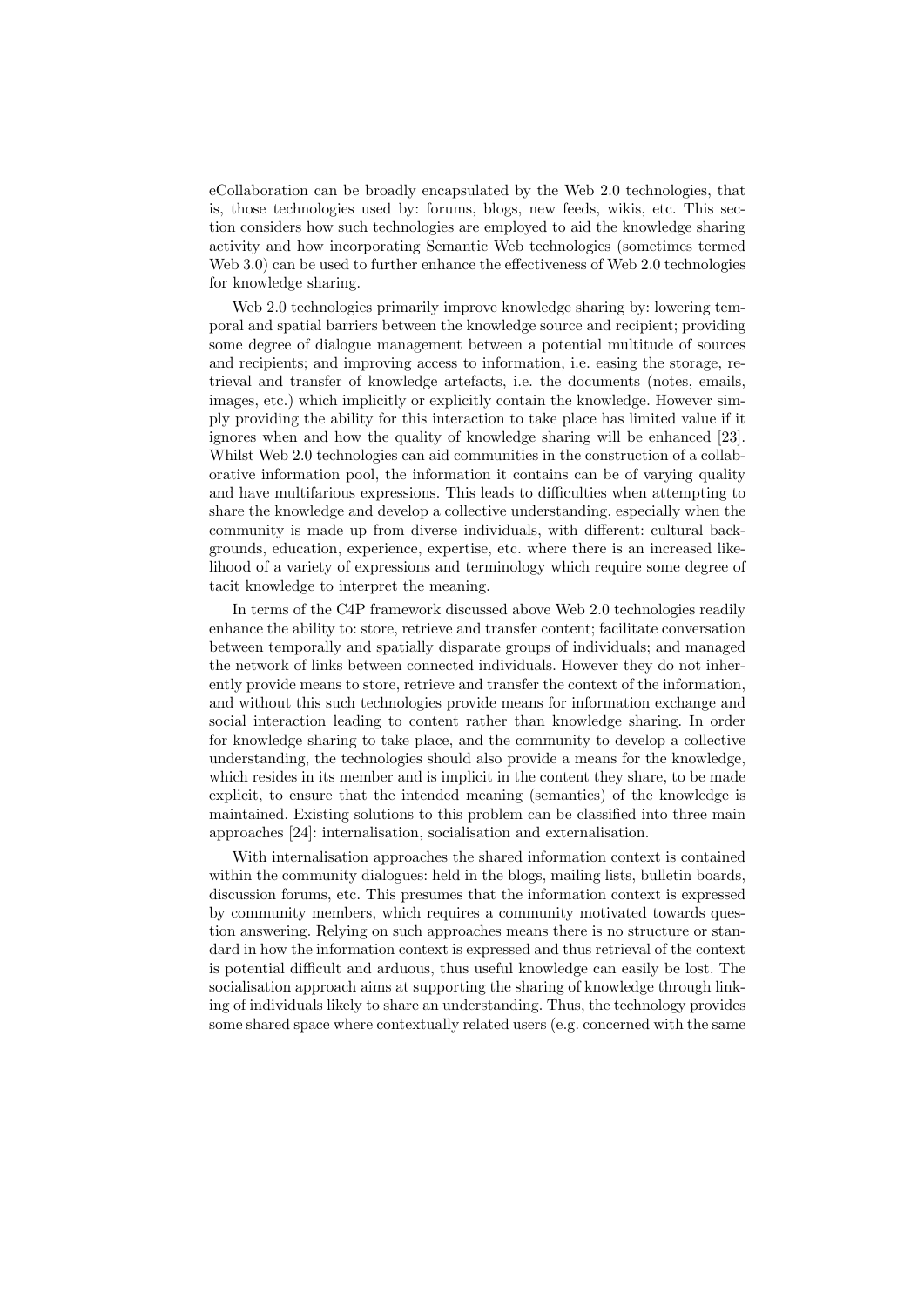issue or working on same task) can exchange knowledge and engage with each other. The externalisation approaches aim to develop an explicit model of shared conceptualisations, known as an ontology, which provide a formal description of concepts and the relationships between them.

Ontologies provide an abstract, simplified (possibly incomplete) view of a domain and therefore a means to explicitly represent the context of information: modelling the semantics (meaning) of information in a way both processable by computers and usable for the communication of meaning between human users. They have been identified as particularly applicable to addressing the issues, discussed above, which effect sharing in CoP, such as: missing or imperfect conceptual models, unclear system boundaries, and heterogeneous representations [25]. Ontologies provide the ability to organise knowledge into a more controllable form and can be used to determine the relative importance, context, significance and association between pieces of information. This can enable CoP engaged in tasks with ad hoc interactions, between diverse individuals, to organise the knowledge artefacts into the predefined conceptual classes of the ontology, allowing more efficacious access to knowledge.

# 6 eCollaboration Ontology

This section briefly describes the key concepts of an eCollaboration ontology called CURIO (Collaborative User Resource Interaction Ontology)<sup>3</sup>. In effect it represents the world view of eCollaboration information and provides a pragmatic combination of the formal ontologies used for describing the knowledge areas. A full description of the Ontology is beyond the scope of this paper (however the full specification is available on the website), the following briefly describes the five key concepts:

Resource: The ontology is articulated around the concept of Resource, which can be defined as an abstract piece of information or anything that can be inserted in the system by a user. The ontology distinguishes two main Resource types that are the focal concepts containing the information of primary interest to the users, Document and Thread, see below. Each Resource can possess a number of properties, such as: a title, a date of creation, a description, a creator, a set of tags, etc. Additionally, each Resource may be subscribed by any user of the system through the use of a *ResourceFeed*, this mechanism allows a user to be notified when a resource changes. In addition a Resource can be associated with a localisation, which provides temporal and spatial information.

Document: Documents are any media (i.e. text, images or audio) content which is provided by the user, they are pieces of information that can be: used as evidence to induce, describe and define a Thread; associated to Users (as a creator or modifier), and assigned a number of Tags.

Thread: A Thread acts as a container describing how resources are combined into coherent structures, e.g. Events or Arguments. Thus all the information

<sup>&</sup>lt;sup>3</sup> http://purl.org/net/curio/ns# Accessed  $14/12/09$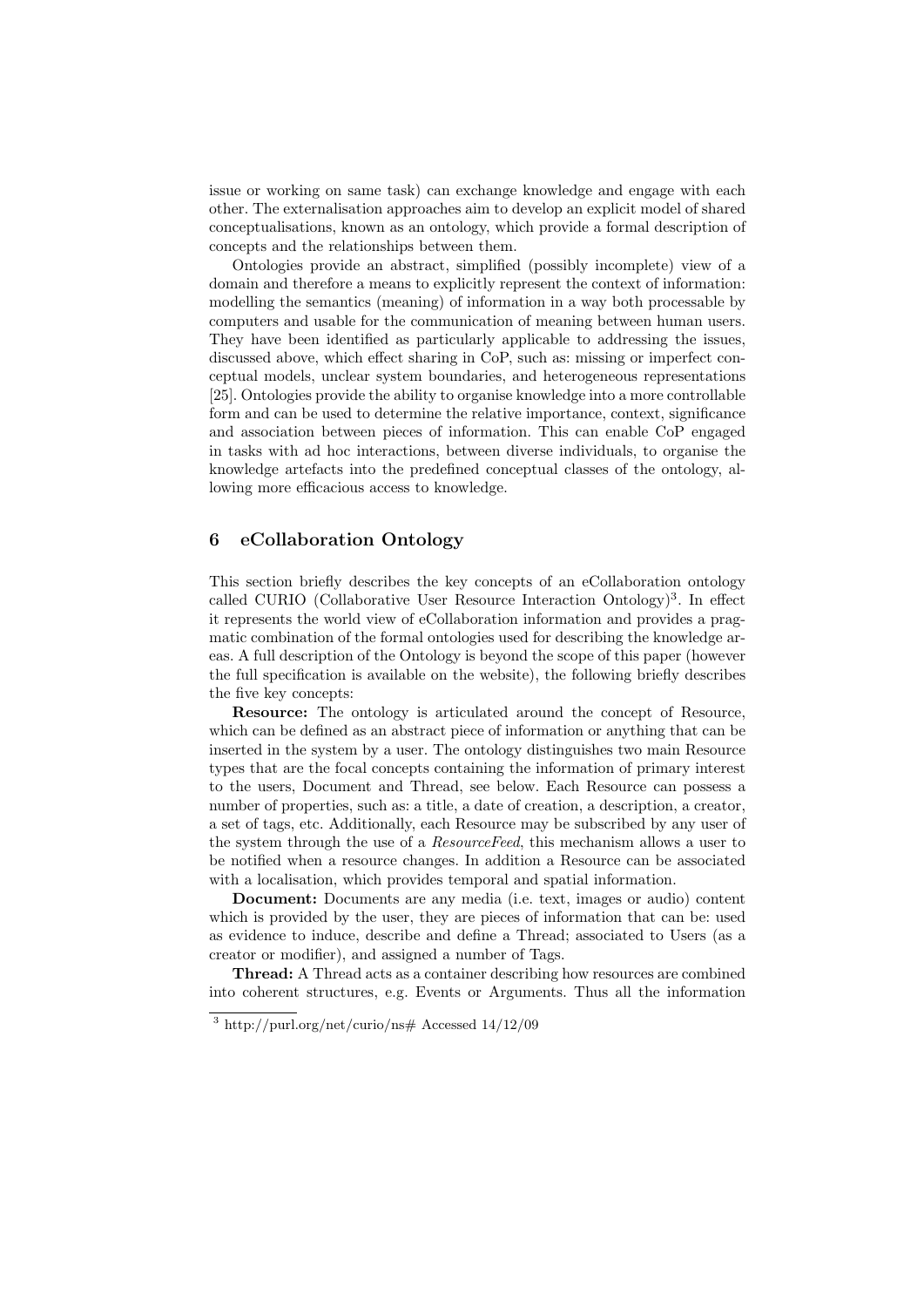(resources and users) related to a given Thread are linked with an instance of a Thread. In addition threads are composed into structures to express their interrelationships, this composition can be a simple subsumption (i.e. a global thread with a number of sub-threads) or may involve more complex relationships based on causality and correlation.

User: The representation of a user includes the ability to express their personal details, preferences and profile their interests.

Tag/Comment/Rating: Tags can be either free-text or related to some tag hierarchy (taxonomy or ontology) that provides a stable, dereferencable identifier for the concept expressed by the Tag. In addition to tagging, it is possible to attach a (textual) Comment and (numeric) Rating to a Resource. Such concepts are key to providing the ability to effective retrieve information via browsing and searching.

# 7 Knowledge Sharing in Emergency Response

The techniques and technologies described above have be applied in developing an Emergency Response (ER) system that combines organisation and citizen information to improve situational awareness and thus the decision-making process. The nature of such an eCollaboration application means the citizens engaged in the system may not have a strong relational context, simply being brought together by happenstance. Initially the requirements for both the organisational professionals were gathered and compared, to ensure these are satisfied, in general there was a correlation between the information needs of these two groups, although citizens expressed a stronger desire for social information and professionals had more strict non-functional requirements. Both groups basically expressed a need for factual (temporal, spatial and topic related) information [26]. In the ER domain there is also a need for timeliness of information in order to react to critical incidents as quickly as possible.

The system allows users can log in with federated identities, such as  $OpenID<sup>4</sup>$ , which allows new uses to import their personal information, thus can enabling newcomer introduction. In addition a user profile is used to direct their attention to content which is likely to be of interest. As users add content (Documents) into the system they receive automatic suggestions to tag (or locate) their content, encouraging them to provide a more systematic encoding of their content. The uploaded information is then automatically organised into Threads (incidents/events) which can be validated and augmented by the ER professionals. This process of combining evidence provides reinforcement to increase confidence in the citizens' information. Users can add further information to Threads and also subscribed to them, to receive notification of changes and thus promote further contributions.

The information in the system can be accessed via the ontological concepts, the information can be viewed on maps and timelines and can be filtered according to user type (i.e. citizen or professional), or the associated tags, descriptions

 $4 \text{ http://openid.net/ Accessed } 14/12/09$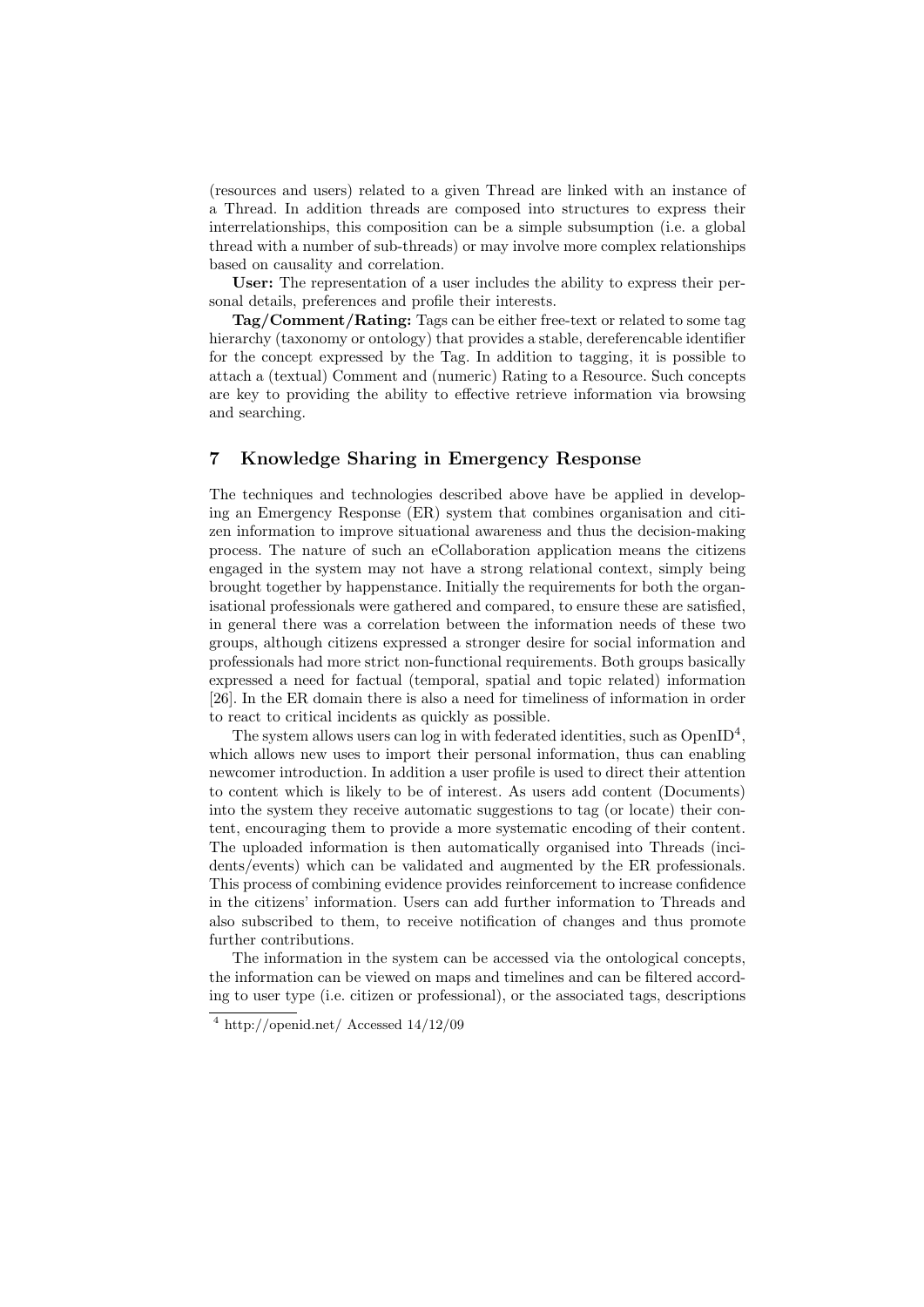and comments. Therefore it is possible to develop an overall situational awareness as the incident/event information is added to the system and to focus in on particular information (in a locality or related to a given topic) which is of interest to the user. The evaluation of the initial prototype with both citizens and ER professional indicates that such codification of knowledge improves the ability to quickly and accurately evaluate the information available in assessing the location and severity of incidents.

# 8 Conclusions

In order for effective eCollaboration it is necessary to consider how knowledge can be effectively shared, both amongst citizens and between those citizens and organisations. This task poses challenging difficulties, as the individuals involved may: be from diverse backgrounds; have no previous relationship; lack common understanding; provide varying quality input; and have disparate information needs. By examining the literature in the context of eCollaboration two critical factors emerge: the need to motivate users to contribute their knowledge and need to codify that knowledge to enable its interpretation and reuse. To address these issues the use of Web 2.0 and Web 3.0 techniques is proposed, and shown to provide potential benefit in the development of situational awareness for Emergency Response.

Acknowledgments: This work has been supported by the European Commission as part of the project WeKnowIt (FP7-215453).

### References

- 1. Kes-Erkul, A., Erkul, R.E.: Web 2.0 in the process of e-participation: The case of organizing for america and the obama administration. Working Paper 09-001, National Center for Digital Government (October 2009)
- 2. Vitvar, T., Peristeras, V., Tarabanis, K., eds.: Semantic Technologies for E-Government. Springer, Berlin Heidelberg (2010)
- 3. Krogstie, J.: Citizens, from consumers to prosumers: e-government services typologies revisited. Proceedings of the NordicCHI'06 Workshop User Involvement and representation in e-Government projects (2006)
- 4. Zappen, J.P., Harrison, T.M., Watson, D.: A new paradigm for designing egovernment: web 2.0 and experience design. In: Proceedings of the 2008 international conference on Digital government research. (2008) 17–26
- 5. Cummings, J.: Knowledge sharing: A review of the literature. Technical report, The World Bank Operations Evaluation Department (2003)
- 6. Granovetter, M.S.: The strength of weak ties. The American Journal of Sociology 78(6) (May 1973) 1360–1380
- 7. Macy, M.W.: Chains of cooperation: Threshold effects in collective action. American Sociological Review 56(6) (1991) 730–747
- 8. Oliver, P.E., Marwell, G.: The paradox of group size in collective action: A theory of the critical mass. ii. American Sociological Review 53(1) (February 1988) 1–8